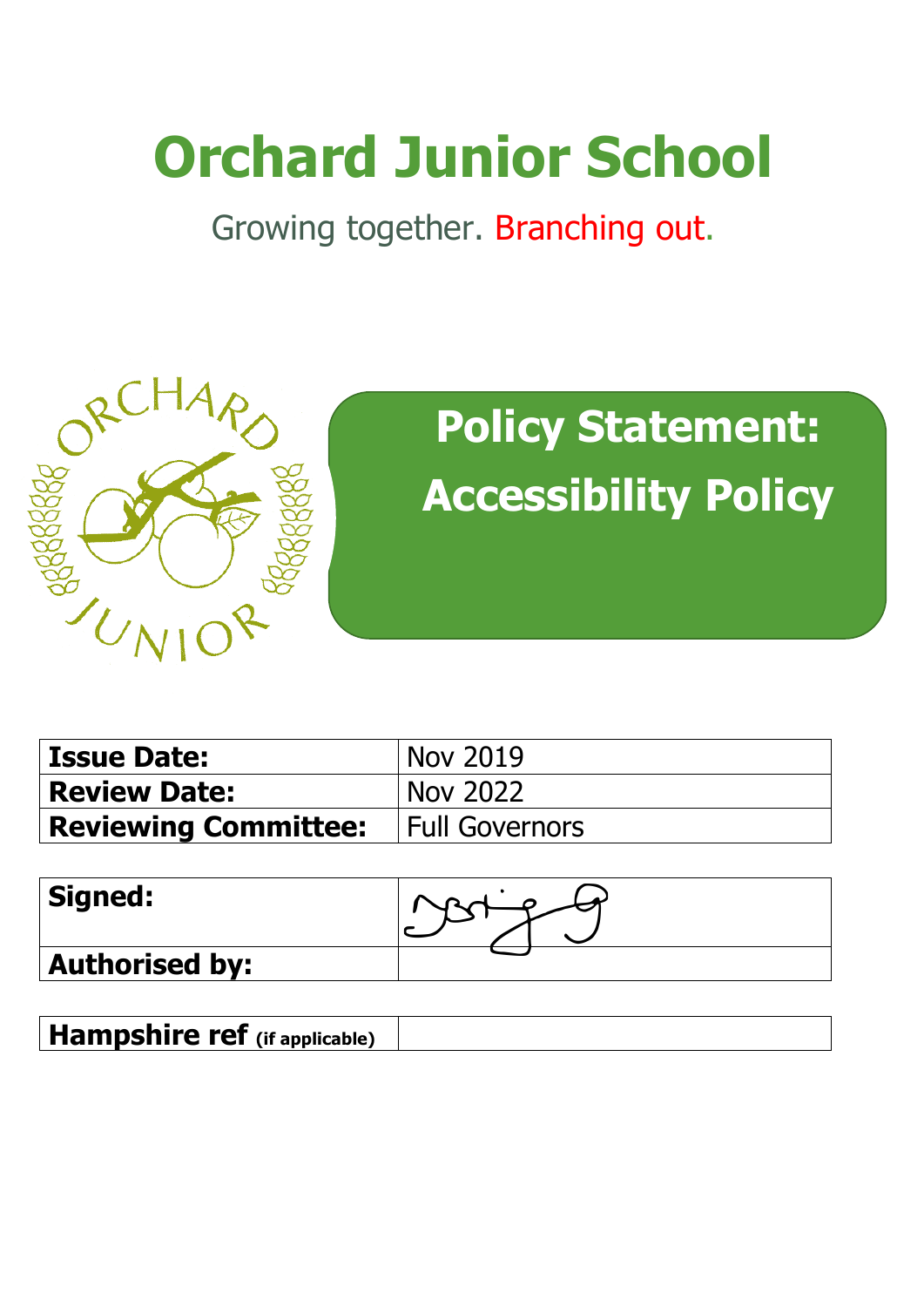## **Introduction**

The Equality Act 2010 states that schools must have an Accessibility Plan. The Equality Act 2010 replaced all existing equality legislation, including the Disability Discrimination Act. The effect of the law is the same asin the past, meaning that "schools cannot unlawfully discriminate against pupils because of sex, race, disability, religion or belief and sexual orientation".

## **Definition**

According to the Equality Act 2010 a person has a disability if:

• He or she has a physical or mental impairment, and

• The impairment has a substantial and long term adverse effect on his or her ability to carry out normal day to day activities.

## •

## **Key Objectives of this plan**

To reduce and eliminate barriers to access to the curriculum and to full participation in the school community for pupils, and prospective pupils, with a disability.

#### **Aims**

#### **Orchard Junior School aims to:**

**•** treat all stakeholders, including pupils, prospective pupils, staff, governors and other members of the school community favourably and, wherever possible, takes reasonable steps to avoid placing anyone at a substantial disadvantage.

• work closely with disabled pupils, their families and any relevant outside agencies in order to remove or minimise any potential barriers to learning, which puts them at a disadvantage, but allows them to learn, achieve and participate fully in school life.

• Be active in promoting positive attitudes to disabled people in the school and in planning to increase access to education for all disabled pupils.

• Continually reflect on our strategies and look at ways to improve accessibility through data collection, questionnaires and parental discussions.

### **General information**

The Accessibility Plan is listed as a statutory document of the Department for Education's guidance on statutory policies for schools.

The plan will be reviewed every three years and approved by the Governing Body, it will be monitored annually by the Resources Committee.

This plan sets out the proposals of the Governing Body of the school to increase access to education for disabled pupils in the three areas required by the planning duties of the DDA:

**•** Increasing the extent to which disabled pupils can participate in the school curriculum (this includes teaching and learning and the wider curriculum of the school such as participation in after school clubs, leisure and cultural activities or school visits.

• Improving the environment of the school to increase the extent to which disabled pupils can take advantage of education and associated services (this includes improvements to the physical environment of the school and physical aids to access education).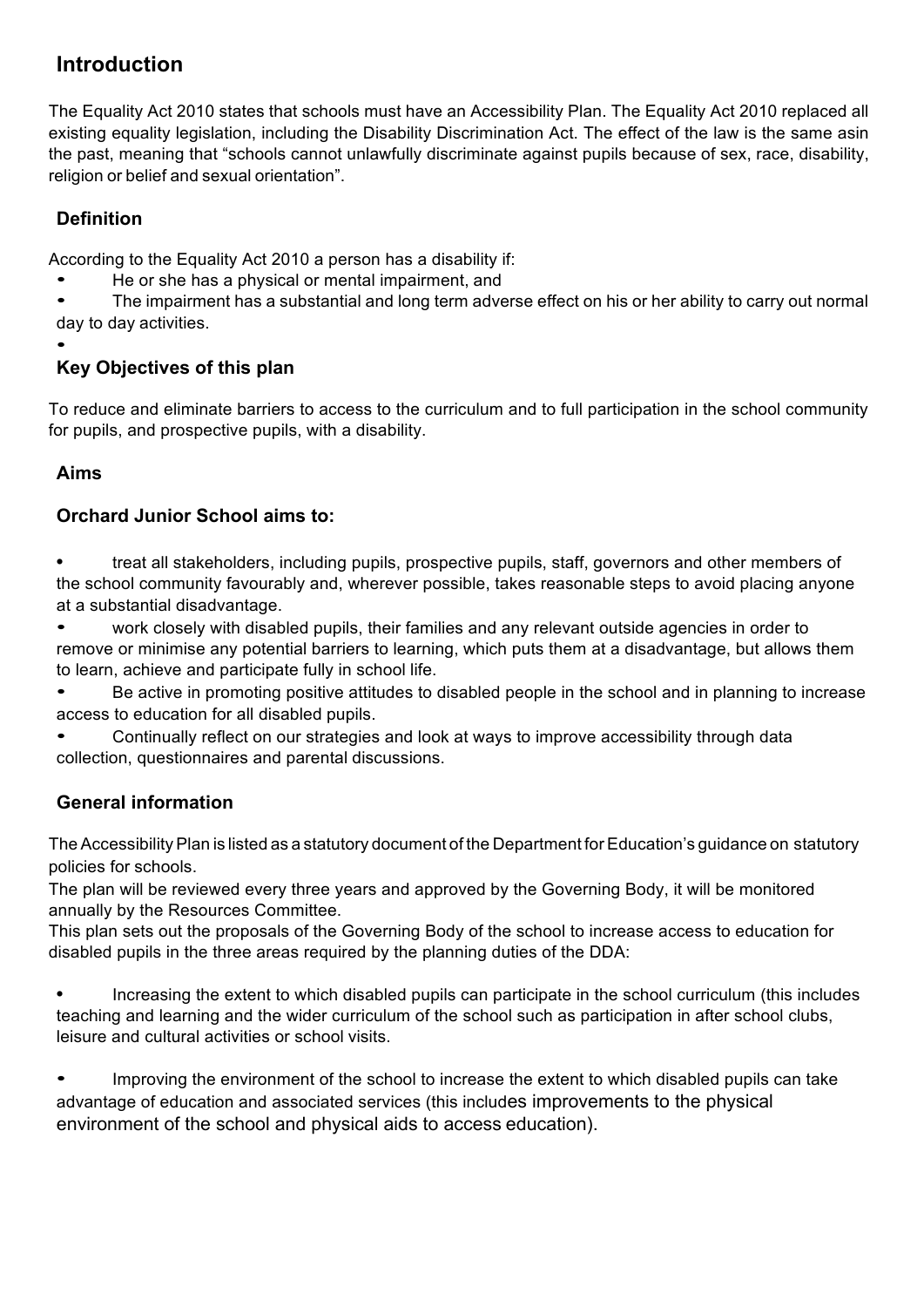• Improving the delivery to disabled pupils of information which is provided in writing for pupils who are not disabled. (This will include planning to make written information that is normally provided by schools to its pupils available to disabled pupils). Examples might include hand-outs, timetables, textbooks and information about school events. The information should take account of the pupils disabilities and the preferred format of pupils and parents and be made available within a reasonable timeframe.

#### **Contextual Information**

Orchard Junior School is a two story building. It has a disabled toilet with shower washing facilities, a changing table and hoist in addition to a room with handwashing facilities to accommodate physiotherapy.

Wheelchair access: Wheelchair access is available into the building but there is no wheelchair access to the upper floor. There is disabled parking on site. Most areas of the school grounds are accessible to wheelchair users, although the cabins do not have wheelchair access to the doors. At the time of writing this policy, we have no wheelchair dependent pupils, though we do have one pupil with mobility impairments (see below)

The Current range of Disabilities within Orchard Junior School

The school has children with a range of disabilities which include moderate and specific learning difficulties. When children enter school with specific disabilities, the school contacts the LA professional for assessments, support and guidance for the school and parents.

We have a number of children who have asthma and all staff are aware of these children. Inhalers are kept in the classroom with emergency inhalers located in the school office.

We have competent and trained First Aiders who hold current First Aid certificates. All medication is kept in a central safe and secure place which has easy access for First Aiders and staff members. Administration of Medicines consent forms are completed by parents, outlining the amount and time of the medication. All medication administered is recorded and all medication held on site is recorded.

#### **Activities that take place within the school**

#### a) Education and related activities

The school will continue to seek and follow the advice of LA services, such as specialist teacher advisers and SEN inspectors/advisers, and of appropriate health professionals from the local NHS Trusts.

#### b) Physical environment

The school will take account of the needs of pupils and visitors with physical difficulties and sensory impairments when planning and undertaking future improvements and refurbishments of the site and premises, such as improved access, lighting, acoustic treatment and colour schemes, and more accessible facilities and fittings. The school will also implement reasonable adjustments as identified by the DDA Advisory Service audit.

#### c) Provision of information

The school will make itself aware of local services, including those provided through the LA, for providing information in alternative formats when required or requested.

#### **Linked Policies**

This plan will contribute to the review and revision of related school policies e.g. School Development Plan, Continuing Professional Development for all staff, Building and site development plan, SEN policy, Equal Opportunities policy and Curriculum policies.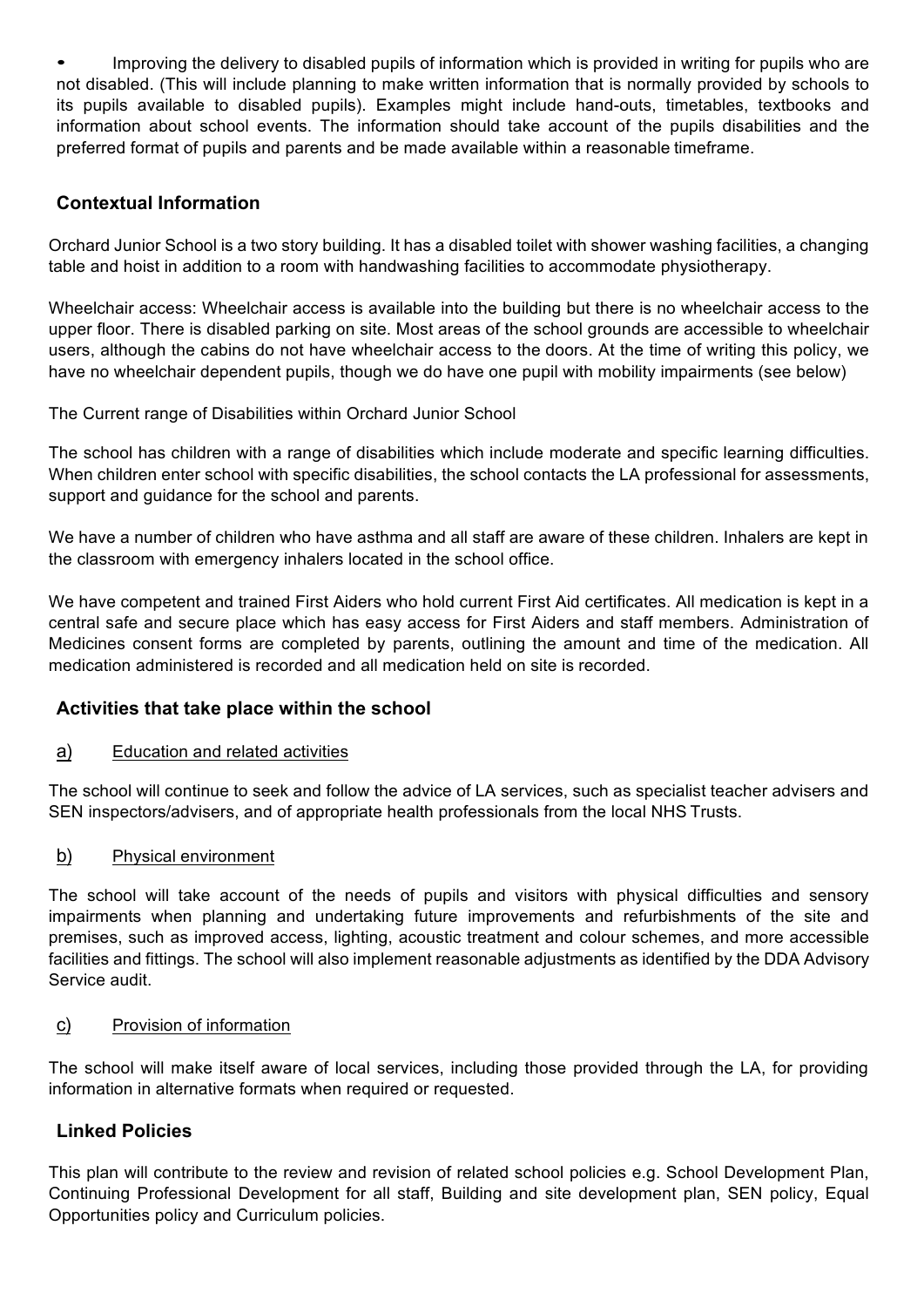## **Right of Complaint**

If a parent thinks their child has been discriminated against, they have a right of redress by making a claim within the schools formal complaints procedure and /or of contacting the SEN and Disability Tribunal (SENDIST).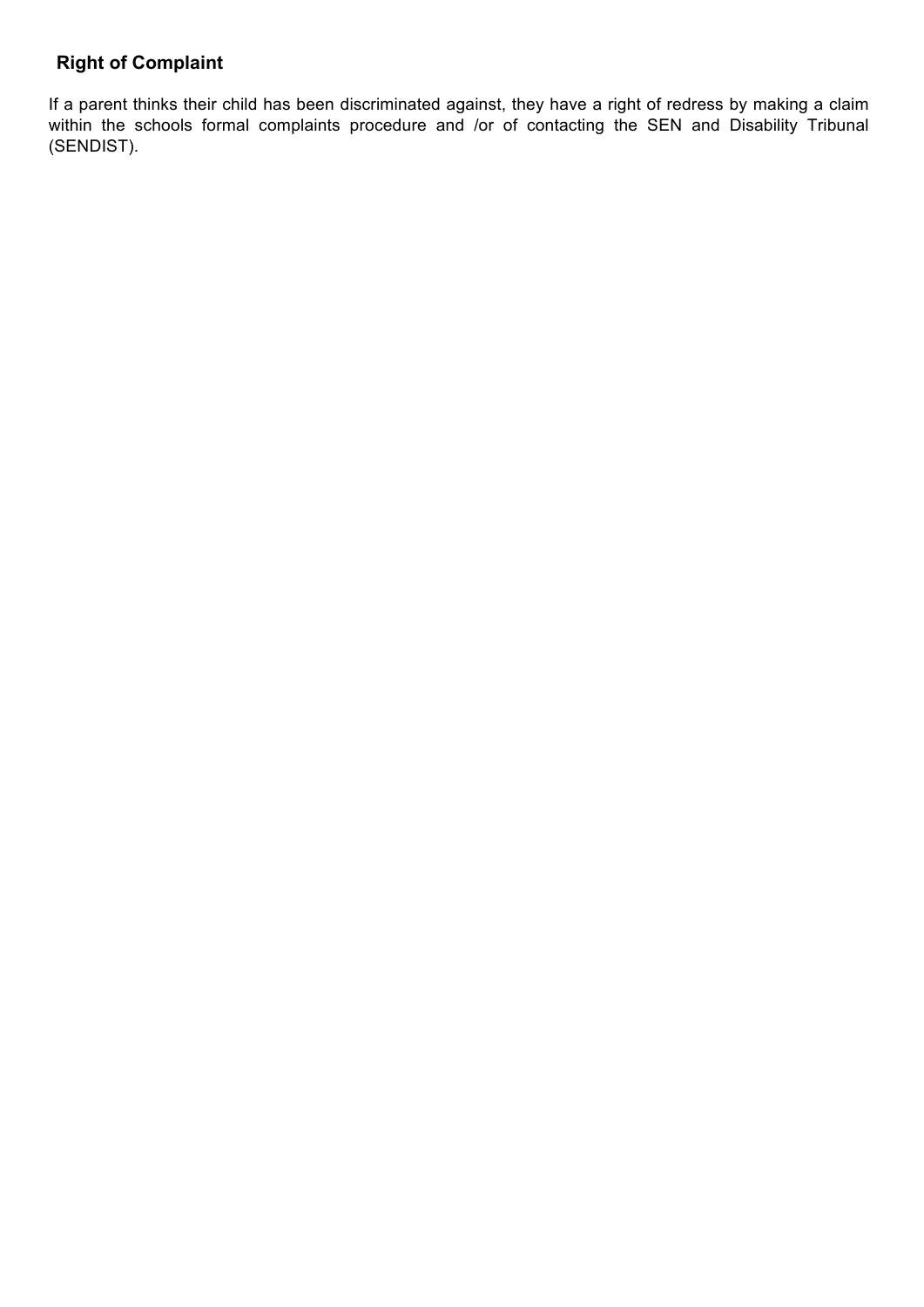## **Orchard Junior School Accessibility Plan 2019 – 2022**

| <b>Targets</b>                                                                                                                                                                                            | <b>Strategies</b>                                                                                                                                                                                             | <b>Outcome</b>                                                                                   | <b>Timeframe</b> | Achieved |
|-----------------------------------------------------------------------------------------------------------------------------------------------------------------------------------------------------------|---------------------------------------------------------------------------------------------------------------------------------------------------------------------------------------------------------------|--------------------------------------------------------------------------------------------------|------------------|----------|
| <b>Equality and Inclusion</b>                                                                                                                                                                             |                                                                                                                                                                                                               |                                                                                                  |                  |          |
| To ensure that the<br><b>Accessibility Plan</b><br>becomes an annual<br>agenda item at<br><b>Resource Committee</b><br>Meetings                                                                           | <b>Clerk to Governors</b><br>at add to list for<br>Resource<br>Committee<br>Meetings                                                                                                                          | Adherence<br>to legislation                                                                      | Annually         |          |
| To improve staff<br>awareness of disability<br>issues                                                                                                                                                     | <b>Review staff</b><br>training needs.<br>Provide training for<br>members of the<br>school community<br>as<br>appropriate.                                                                                    | Whole-school<br>community<br>aware of issues                                                     | On-going         |          |
| To ensure all policies<br>consider the<br>implications of<br>disability access                                                                                                                            | Consider during<br>review of policies                                                                                                                                                                         | Policies<br>reflect<br>current<br>legislation.                                                   | On-going         |          |
| To ensure future<br>development of the<br>school grounds takes<br>account of the needs<br>of both current and<br>future pupils                                                                            | Ensure accessibility<br>is considered in<br>future grounds<br>development                                                                                                                                     | <b>New</b><br>development<br>s take into<br>account<br>access<br>arrangement<br>s                | On-going         |          |
| <b>Physical Environment</b>                                                                                                                                                                               |                                                                                                                                                                                                               |                                                                                                  |                  |          |
| To ensure that all areas<br>of the school buildings<br>and grounds are<br>accessible for all children<br>and adults and continue<br>to improve access to the<br>school's physical<br>environment for all. | Audit of accessibility<br>of school building<br>and grounds by SLT<br>and Resource<br>Committee in<br>conjunction with<br>Hampshire<br>architects. Suggest<br>actions and<br>implement as<br>budget<br>allows | Modifications<br>will be made to<br>the school<br>building to<br>improve access<br>as necessary. | Ongoing          |          |
| <b>Curriculum</b>                                                                                                                                                                                         |                                                                                                                                                                                                               |                                                                                                  |                  |          |
| $\overline{10}$ continue to train<br>support staff to enable<br>them to meet the needs<br>of children with a range of<br><b>SEN</b>                                                                       | <b>SENCo to review</b><br>the needs of<br>children and<br>provide training for<br>LSA's as needed.                                                                                                            | LSA's are able to<br>enable all<br>children to<br>access the<br>curriculum                       | On-going         |          |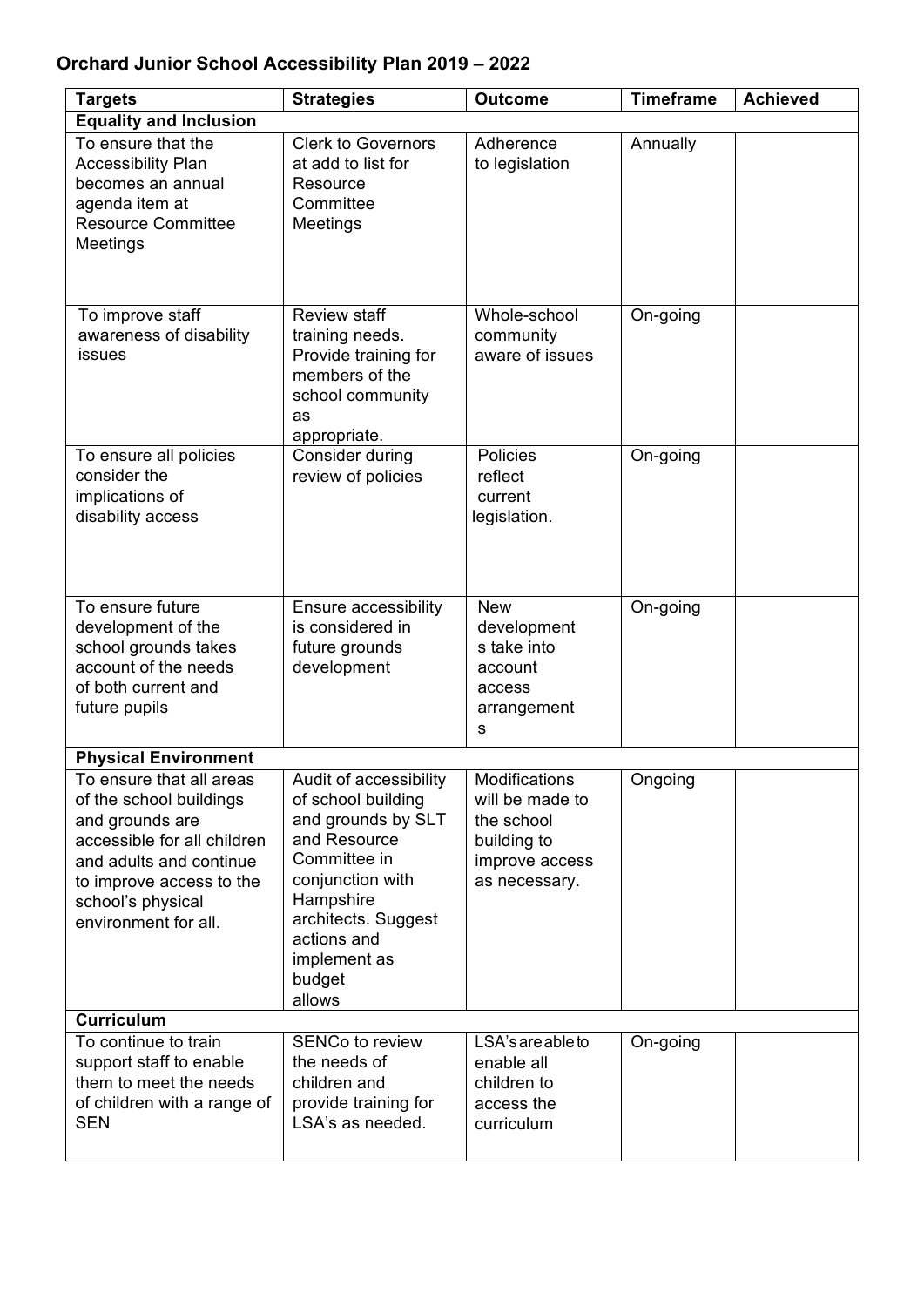| To ensure that all<br>children are able to<br>access all Out of School<br>activities e.g. clubs, trips,<br>residentials etc. | Review Out of<br>School provision to<br>ensure compliance<br>with legislation.                                                                                                  | All providers of Out<br>of School<br>education will<br>comply with<br>legislation to<br>ensure that the<br>needs of the<br>children are met. | On-going                            |  |
|------------------------------------------------------------------------------------------------------------------------------|---------------------------------------------------------------------------------------------------------------------------------------------------------------------------------|----------------------------------------------------------------------------------------------------------------------------------------------|-------------------------------------|--|
| To provide specialist<br>equipment to promote<br>participation in learning by<br>all pupils                                  | Assess the needs<br>of the children in<br>each class and<br>provide equipment<br>as needed e.g.<br>headphones,<br>writing slopes<br>etc.                                        | Children will<br>develop<br>independent<br>learning skills.                                                                                  | Reviewe<br>d termly<br>by<br>SENCo. |  |
| To meet the needs of<br>individuals during stator<br>end of KS2 tests                                                        | Children will be<br>assessed, in<br>accordance with<br>regular classroom<br>practice, and<br>additional time.<br>use of amanuensis<br>etc. will be applied<br>for as<br>needed. | <b>Barriers to</b><br>learning will be<br>reduced or<br>removed<br>enabling children<br>to achieve their<br>full potential.                  | Annually                            |  |
| <b>Written/Other Information</b>                                                                                             |                                                                                                                                                                                 |                                                                                                                                              |                                     |  |
| To ensure that all parents<br>and other members of the<br>school community can<br>access information.                        | Written information<br>will be provided in<br>alternative formats<br>as necessary                                                                                               | Written<br>information will<br>be provided in<br>alternative<br>formats as<br>necessary.                                                     | As needed                           |  |
| To ensure that parents<br>who are unable to<br>attend school, because<br>of a disability, to<br>access<br>parent's evenings. | Staff to hold<br>parents evenings<br>by phone or send<br>home written<br>information.                                                                                           | Parents<br>are<br>informed<br><b>of</b><br>children's progress                                                                               | termly                              |  |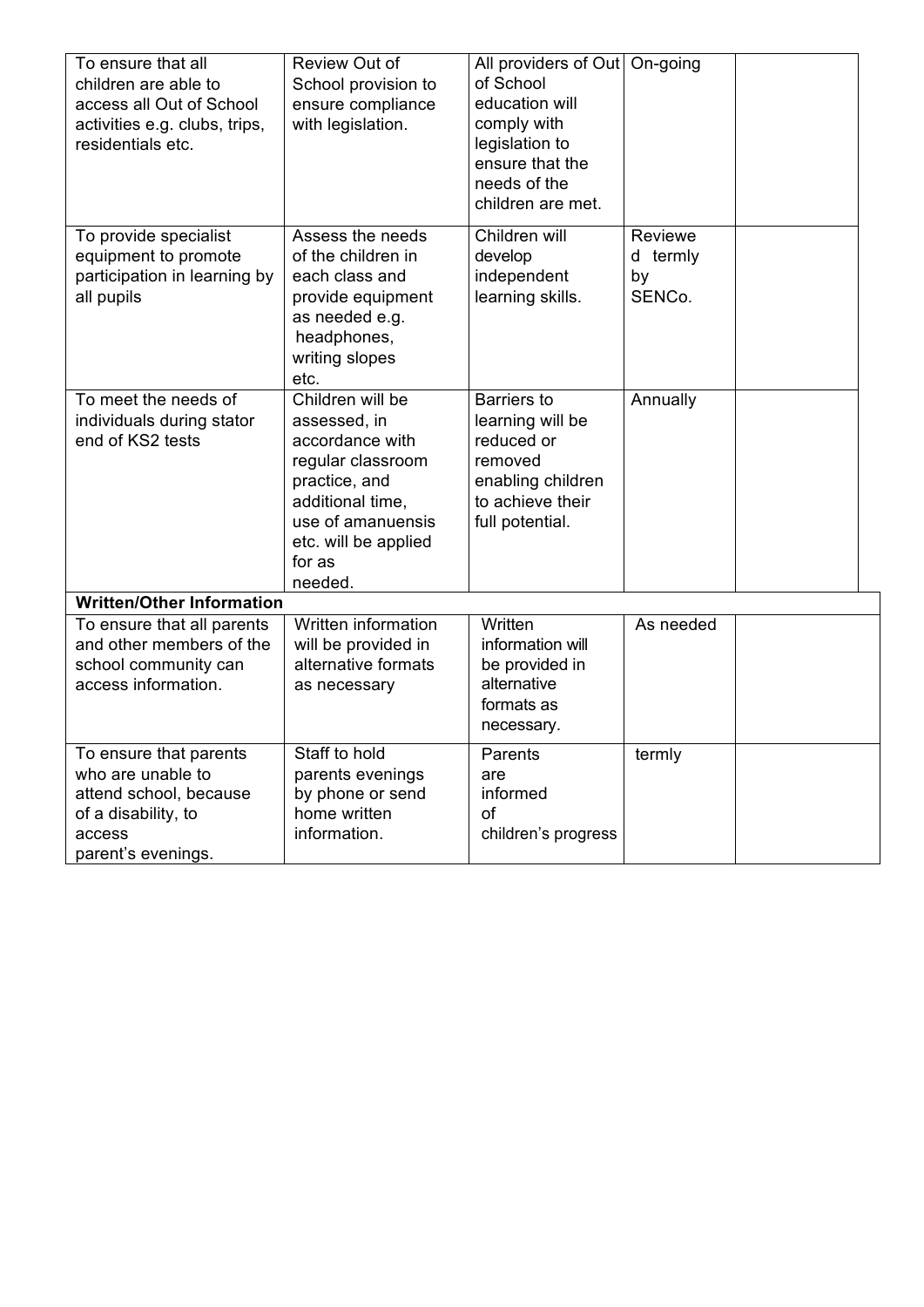## **Appendix 1**

## **Identifying Barriers To Access: A Checklist**

This list help us identify barriers to access that exist in schools. The list is not exhaustive. It is designed to encourage a flexible approach to the further questioning of the accessibility of our school.

| Section 1: How does your school deliver the curriculum?                                                           | <b>YES</b> | <b>NO</b> |
|-------------------------------------------------------------------------------------------------------------------|------------|-----------|
| Do you ensure that teachers and teaching assistants have the necessary training to teach                          |            |           |
| and support disabled pupils?                                                                                      |            |           |
| Are your classrooms optimally organised for disabled pupils? As necessary                                         |            |           |
| Do lessons provide opportunities for all pupils to achieve?                                                       |            |           |
| Are lessons responsive to pupil diversity?                                                                        |            |           |
| Do lessons involve learning to be done by individuals, pairs, groups and the whole class?                         |            |           |
| Are all pupils encouraged to take part in music, drama and physical activities?                                   |            |           |
| Do staff recognise and allow for the mental effort expended by some disabled pupils, for                          |            |           |
| example using lip reading?                                                                                        |            |           |
| Do staff recognise and allow for the additional time required by some disable pupils to use                       |            |           |
| equipment in practical work? Where appropriate - HCC advice followed                                              |            |           |
| Do staff provide alternate ways of giving access to experience or understanding for disabled pupils               |            |           |
| who cannot                                                                                                        |            |           |
| engage in particular activities, for example some forms of exercise in physical education? HCC advice<br>followed |            |           |
| Do you provide access to computer technology appropriate for students with disabilities? HCC advice               |            |           |
| followed                                                                                                          |            |           |
| Are school visits made accessible to all pupils irrespective of attainment or impairment?                         |            |           |
| Are there high expectations for all pupils?                                                                       |            |           |
| Do staff seek to remove all barriers to learning and participation?                                               |            |           |
| Section 2: Is your school designed to meet the needs of all pupils?                                               | YES NO     |           |
| Does the size and layout of areas – including all academic, sporting, play, social facilities; classrooms,        |            |           |
| the assembly hall, canteen, library, gymnasium and outdoor sporting facilities, playgrounds and                   |            |           |
| common rooms - allow access for all pupils?                                                                       |            |           |
| Can pupils who use wheelchairs move around the school without experiencing barriers to                            |            |           |
| access such as those caused by doorways, steps and stairs, toilet facilities and showers? DDA                     |            |           |
| advice followed                                                                                                   |            |           |
| Are pathways of travel around the school site and parking arrangements safe, routes logical and well              |            |           |
| signed?                                                                                                           |            |           |
| Are emergency and evacuation systems set up to inform ALL pupils, including pupils with                           |            |           |
| SEN and disability; including alarms with both visual and auditory components?                                    |            |           |
| Are non-visual guides used, to assist people to use buildings including lifts with tactile buttons?               |            |           |
| Could any of the décor or signage be considered to be confusing or disorientating for                             |            |           |
| disabled pupils with visual impairment, autism or epilepsy?                                                       |            |           |
| Are areas to which pupils should have access well lit?                                                            |            |           |
| Are steps made to reduce background noise for hearing impaired pupils such as considering a                       |            |           |
| room's acoustics, noisy equipment? LA advice followed                                                             |            |           |
| Is furniture and equipment selected, adjusted and located appropriately?                                          |            |           |
| Section 3B How does your school deliver materials in other formats?                                               | YES NO     |           |
| Do vou provide information in simple language, symbols, large print, on audiotane or in Braille for               |            |           |

| <u>UCCHUII UU IIUW UUCS YUUI SCHUUI UCHVCI IIIALCHAIS III ULIICI IUIIIIALS :</u>                                                                                                                                                                           | טו וט∟ו |  |
|------------------------------------------------------------------------------------------------------------------------------------------------------------------------------------------------------------------------------------------------------------|---------|--|
| Do you provide information in simple language, symbols, large print, on audiotape or in Braille for<br>pupils and prospective pupils who may have difficulty with standard forms of printed information?<br>When requested reasonable adjustments are made |         |  |
| Do you ensure that information is presented to groups in a way which is user friendly for<br>people with disabilities e.g. by reading aloud, overhead projections and describing diagrams?<br>When necessary                                               |         |  |
| Do you have the facilities such as ICT to produce written information in different formats?                                                                                                                                                                |         |  |
| Do you ensure that staff are familiar with technology and practices developed to assist<br>people with disabilities?                                                                                                                                       |         |  |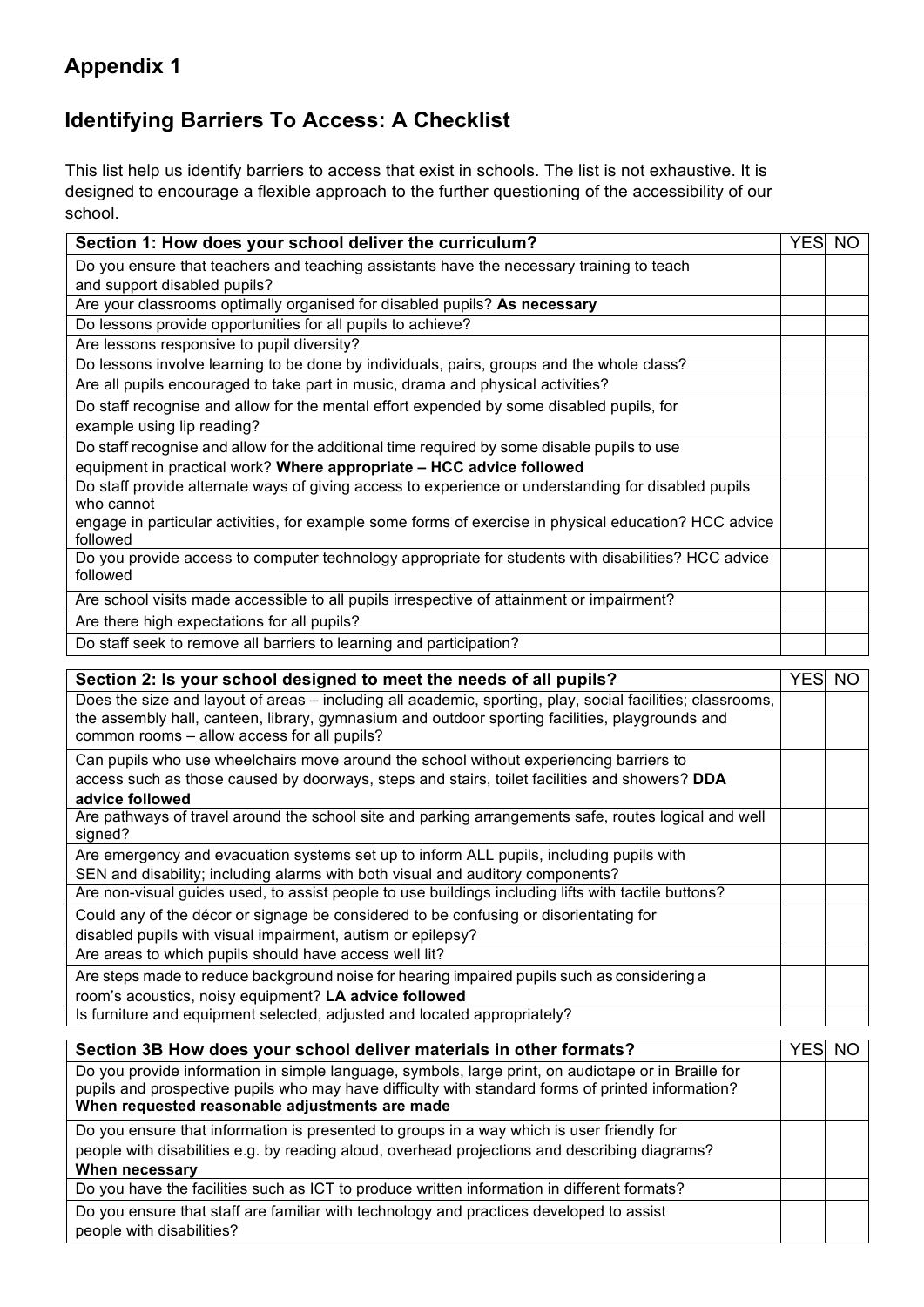#### **Appendix 2**

#### **Reasonable Adjustments**

Reasonable adjustments meet the statutory requirements when they:

- •Act to prevent disabled pupils being placed at a substantial disadvantage
- •Are aimed at all disabled pupils
- Are anticipatory
- Enable pupils to participate in education and associated services

When deciding if a reasonable adjustment is necessary to avoid placing disabled pupils at a substantial disadvantage, our school will consider the potential impact on disabled pupils in terms of:

- •Time and effort
- Inconvenience
- •Indignity or discomfort
- Loss of opportunity
- Diminished progress

We will endeavour to make reasonable adjustments for disabled pupils at different levels of school life:

- •For the individual disabled pupil
- In their practices and procedures
- In their policies

Consequently we will need to:

#### •Plan ahead

- •Identify potential barriers
- •Work collaboratively with disabled pupils, their parents and others
- •Identify practical solutions through a problem solving approach
- •Ensure that staff have the necessary skills
- •Monitor the effect of adjustments on <sup>a</sup> pupil's progress

We will fully involve the commitment of:

- •Governors
- Headteacher
- SENCo
- Teachers and all other staff

We will know we are succeeding in making reasonable adjustments when disabled pupils are participating fully in school life. This includes:

- •In the classroom
- In the "schoolcurriculum"
- At break times, lunchtime and outside of the school day

#### And when:

- •Disabled pupils feel part of the life of the school
- •Disabled pupils are included by their peers in all parts of school life
- •Parents feel their disabled child is part of the life of the school
- •Staff feel confident in working with disabled pupils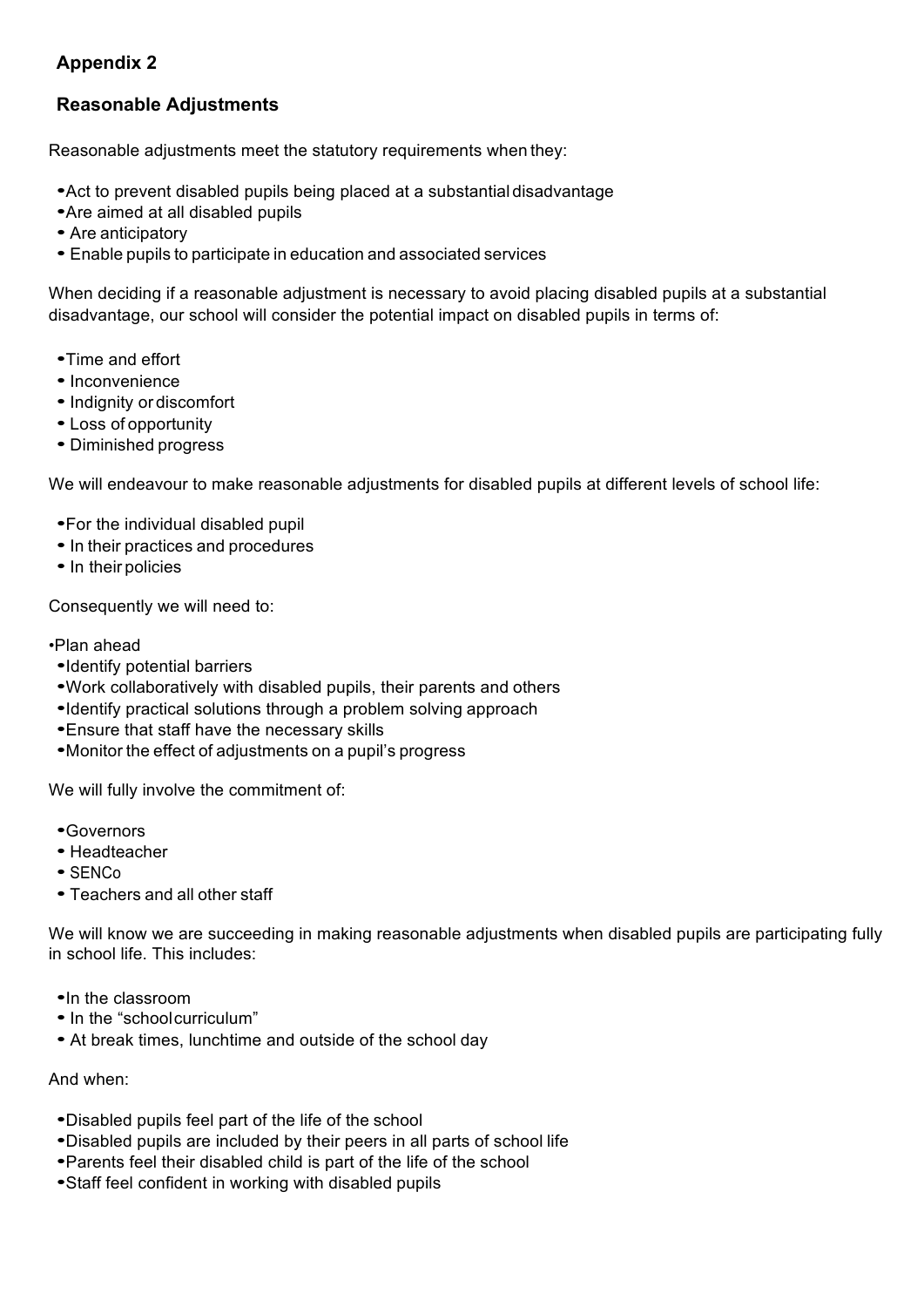#### **Appendix 3**

## **Reasonable Adjustment Definition**

Though this list is not definitive, 'Reasonable Adjustments' might include:

•Speaking to children (generally) and specifically (actual child) to seek reasonable adjustments they request.

•Speaking to parents/guardians and respond where possible to their requests of specific adjustments.

•Contacting and receive support from relevant County Officers to support provision of adjusted and differentiated parallel activities.

•Locating/placing children closer to the front of class and nearer to children for additional support.

•Involving peers of disabled children to additionally promote understanding and respect.

•Have regular and trained staff which are accessible to all staff teaching and non-teaching and therefore can support children in every location of the school community.

•Creating adjusted/flexible individual timetable and providing reduced formal learning and if/when appropriate learning from home e.g. flexi-learning.

•LSA giving access/ support to pupil.

•Making addition support available from funding accessed through the EHCP process

•Ensuring a smooth transition as we receive children from other providers, e.g. pre-school, parallel schools.

•Having greater extra-sensitivity and awareness of bullying and name-calling if disability is particularly physical.

•Giving detailed pre-planning for trips so child can access non-school based experiences.

•Using contrasting materials for children with skin sensitivities e.g. not sand tray but pasta tray.

•Liaison between SENCO and external agencies and disseminate training to all staff.

•Creation of physical class timetables which is usable to all children.

•Supporting children with emotional/behavioural issues with 1-1 support from ELSA to therefore access the curriculum.

•Having home/school communication diaries to support home/school links, particularly if parents work fulltime and are unable to visit school staff on a regular basis.

•Ensuring staff are available through class release time to meet and/or telephone parents particularly if they work full-time and are unable to see staff at start/end of school day.

•Making use of visual stimulus and prompts e.g. Makaton to support access to learning.

•Providing learning mentors if child has e.g. behaviour issues to support child and parents.

•Regular staff review of practice and reasonable adjustments to ensure evaluations hone good practice through reflections.

•Creation of an open culture, where staff are comfortable to share any anxieties they may have. This is a continually developing process.

'Reasonableadjustment'willbesuccessfulifstaffhaveapositiveattitudetowardsinclusion,forexample:

- •Having <sup>a</sup> "can do" attitude from all staff.
- •Taking a proactive approach to identifying barriers and finding practical solutions.
- •Building strong collaborative relationships with pupils and parents.
- •Being a meaningful voice for pupils.
- •Taking a positive approach to managing behaviour.
- •Giving strong leadership by senior management and governors.
- •Having a proactive approach to staff training and development.
- •Using expertise from outside the school.
- •Building disability into resourcing arrangements.
- •Having a sensitive approach to meeting the impairment specific needs of pupils.